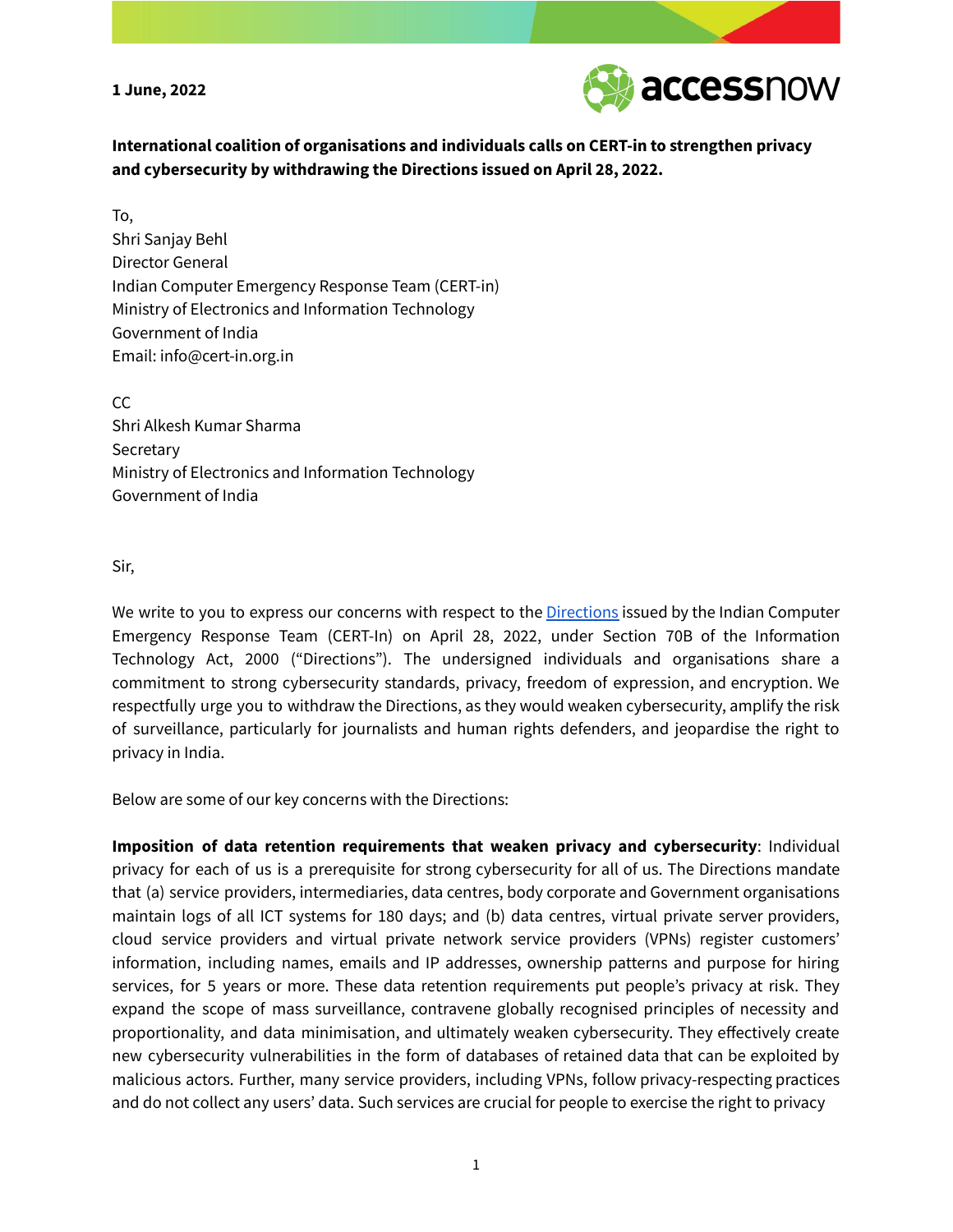## **1 June, 2022**



protected by the Indian Constitution and international human rights law. The Directions would compel such service providers to fundamentally alter their services or exit the Indian [market,](https://www.wired.com/story/india-vpn-data-law/) to the severe detriment of people's rights. This is particularly problematic given the absence of a data protection law in the country.

**Onerous and incomplete reporting requirements**: CERT-In's intention to strengthen cybersecurity incident reporting requirements is appreciated. However, the 6-hour period within which service providers are required to report cyber incidents to CERT-in are too onerous, and contrary to [global](https://gdpr-info.eu/art-33-gdpr/) [best](https://purplesec.us/nist-incident-reporting/#:~:text=According%20to%20NIST%20SP%20800,Detection) [practices,](https://www.itic.org/news-events/news-releases/iti-issues-global-policy-principles-for-security-incident-reporting) which allow for at least 72 hours. Further, the requirement to report cyber incidents within 6 hours from noticing them will require companies to ensure staff presence 24x7, which is infeasible for small and medium enterprises. Infeasible reporting requirements will lead to inefficiencies, and failure to achieve transparency and accountability. Further, an essential component of effective reporting of cyber incidents is timely and comprehensive notification to users and affected parties, which the Directions fail to provide for. Finally, reporting mechanisms have limited value if there is no accountability on the follow-up actions and investigations that would be undertaken by authorities, including CERT-in in this case, to mitigate damage, enable transparency and protect data.

**Implicit data localisation mandate and surveillance risks**: By requiring entities to maintain logs of all ICT systems for 180 days "within the Indian jurisdiction", the Directions impose burdensome data localisation requirements. This would facilitate increased surveillance, particularly in the absence of any safeguards, given the lack of progress on data protection legislation and surveillance reform. It would also hamper cross border data flows, and impose onerous cost and compliance burdens, serving as discentives, particularly for small and medium enterprises and foreign companies.

**Lack of clarity on application; and uniform treatment of dissimilar service providers**: The Directions contain ambiguous and overbroad terms which will lead to lack of clarity in respect of implementation. For instance, it is not clear which entities are covered by the terms "body corporates", "service providers", "government organisations" and others. The Directions run the risk of effectively covering all entities linked to the internet, and subjecting them to identical compliance terms, without any tailoring for different platforms. For instance, providers linked with critical infrastructure may be made to comply with a higher threshold of accountability, but the Directions fail to identify such distinctions (potentially also clashing with the directions of the National Critical Information Infrastructure Protection Centre). Further, the types of cybersecurity incidents listed in Annexure I should be unambiguously defined – for instance, the difference between "data leak" and "data breach", what would be construed as a "fake mobile app" and "suspicious activities" should be clarified to enable effective implementation.

**Connection to NTP servers that raises security and surveillance concerns**: Requiring all service providers, intermediaries, data centres, body corporates and government organisations to connect to the Network Time Protocol (NTP) Server for synchronisation of all ICT systems clocks will increase the attack surface of adversaries and result in insecurity, increased surveillance and inefficiencies.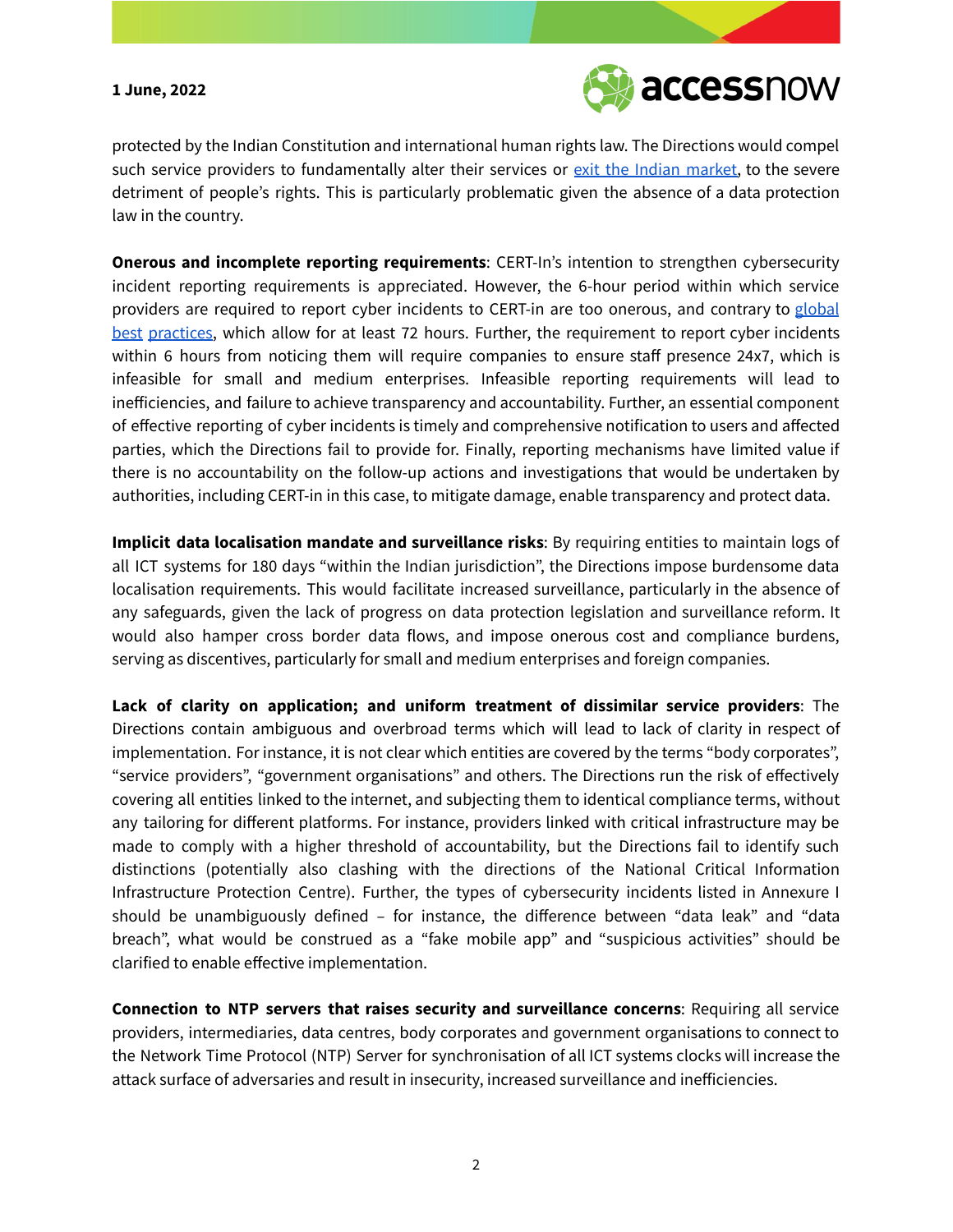## **1 June, 2022**



Synchronisation would create a single point of failure, susceptible to attack. Further, it would expose the location and other details of all servers, which is problematic from a surveillance standpoint.

**Absence of consultation**: The Directions were formulated without open consultation to take into account feedback from all stakeholders - including the public, civil society, cybersecurity experts, privacy advocates and the private sector. This is also made clear by the **FAOs** on the Directions, which state that the Directions were framed based on consultations with industry and government organisations from time to time, pointing to the selective, unstructured and informal nature of interactions. A process of in-depth consultation, with the full range of stakeholders, is integral to the development of a framework that meaningfully strengthens cybersecurity and privacy.

Therefore, to protect privacy and cybersecurity in India and on our global internet, we urge CERT-in to withdraw the Directions, and initiate a process of in-depth and sustained multi-stakeholder consultation to inform the development of any directions aimed at strengthening cybersecurity; and the central focus of any such effort should be to enhance privacy, without which robust cybersecurity cannot be achieved.